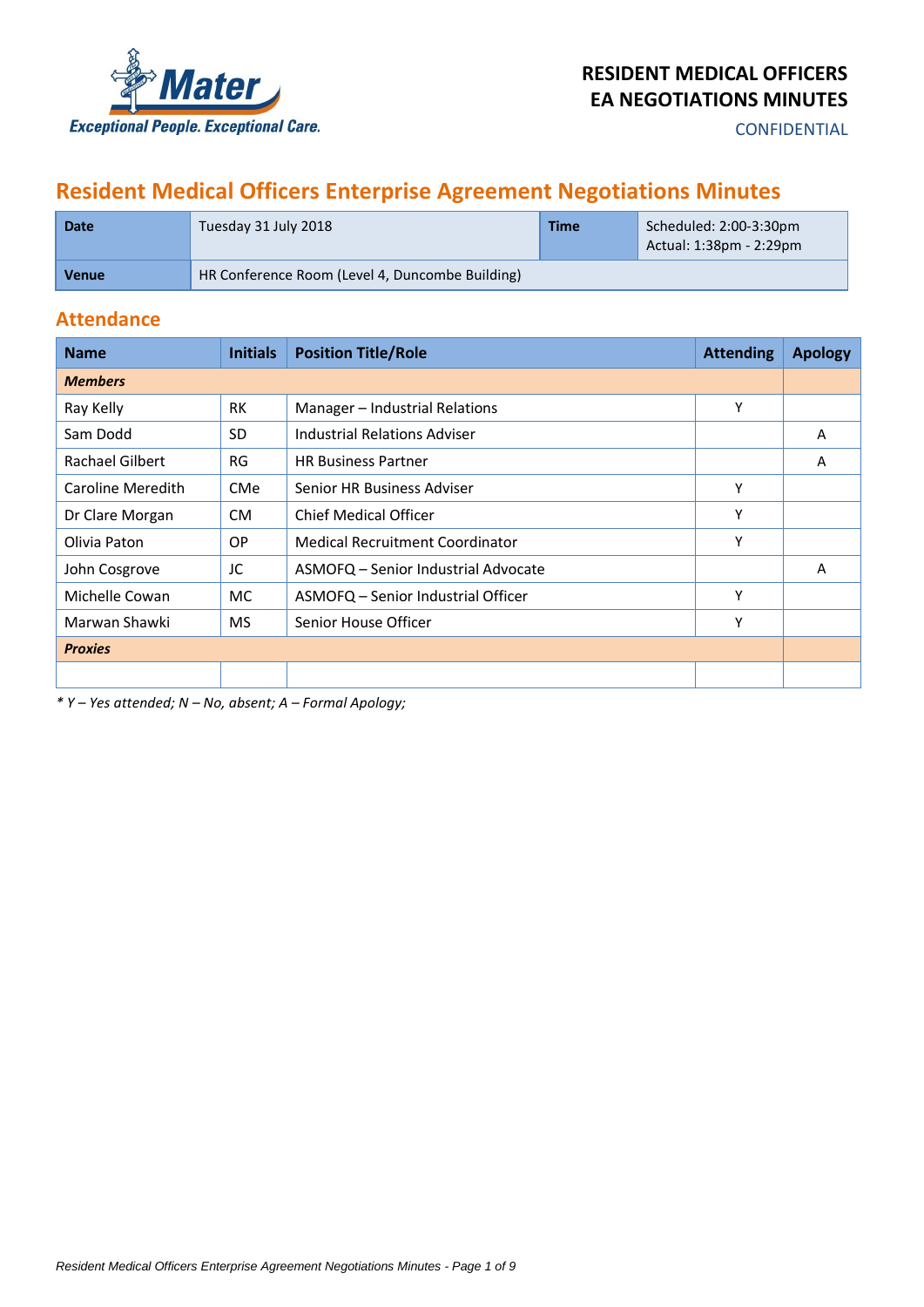

**CONFIDENTIAL** 

| Item#          | <b>Record of Meeting</b>                                                                                                                                                                                                                                                                                                                                                                                                                                                                                                                                                                                                                                                                                                              |
|----------------|---------------------------------------------------------------------------------------------------------------------------------------------------------------------------------------------------------------------------------------------------------------------------------------------------------------------------------------------------------------------------------------------------------------------------------------------------------------------------------------------------------------------------------------------------------------------------------------------------------------------------------------------------------------------------------------------------------------------------------------|
| $\mathbf{1}$   | <b>Welcome and apologies</b>                                                                                                                                                                                                                                                                                                                                                                                                                                                                                                                                                                                                                                                                                                          |
|                | 1.1 Meeting commenced at 1:38pm.<br>1.2 Mater rep welcomed all members to the meeting and noted the above apologies.<br>1.3 Minutes approved and will go up on Mater Intranet site.                                                                                                                                                                                                                                                                                                                                                                                                                                                                                                                                                   |
| 2              | <b>Introductions</b>                                                                                                                                                                                                                                                                                                                                                                                                                                                                                                                                                                                                                                                                                                                  |
|                | 2.1 Introductions for the benefit of CM and MS as they were not in attendance at Meeting #1.                                                                                                                                                                                                                                                                                                                                                                                                                                                                                                                                                                                                                                          |
| $\overline{3}$ | Employee representatives table and discuss their Log of Claims                                                                                                                                                                                                                                                                                                                                                                                                                                                                                                                                                                                                                                                                        |
|                | 3.1 Mater rep noted a meeting was held yesterday (Monday 30 July 2018) given JC is on parental leave from<br>today for two (2) weeks. At the 30 July 2018 meeting, ASMOFQ tabled its Log of Claims (refer to Appendix<br>A).<br>3.2 Mater has not received notification of any other employee bargaining representatives.                                                                                                                                                                                                                                                                                                                                                                                                             |
| 4              | Discussion of ASMOFQ Log of Claims on 30/07/2018                                                                                                                                                                                                                                                                                                                                                                                                                                                                                                                                                                                                                                                                                      |
|                | 4.1 ASMOFQ tabled Log of Claims and rep confirmed MC will bring their Log of Claims to the meeting<br>tomorrow with a cover page signed by their Secretary. The letter will stated that all existing terms and<br>conditions will be preserved.                                                                                                                                                                                                                                                                                                                                                                                                                                                                                       |
|                | <b>ASMOFQ Log of Claims</b>                                                                                                                                                                                                                                                                                                                                                                                                                                                                                                                                                                                                                                                                                                           |
|                | 4.2 Agreement Length (cl $1.3$ ) = 3 year agreement.<br>4.3 Remuneration Increase and Indexation of Allowances (cl 3.2) = 5% increase per annum for the life of the<br>Agreement with an indexation of allowances. Prevention and Settlement of Disputes $(1.10)$ = The<br>inclusion of 'Status Quo'.                                                                                                                                                                                                                                                                                                                                                                                                                                 |
|                | 4.4 Consultation (1.12) = to consult with parties to the Agreement prior to a definite decision to introduce<br>major change. ASMOFQ confirmed requesting more than what is in the model term.<br>4.5 Professional Development Support (PDS) (cl 6.2) currently at \$1076.9 approx. Was \$1000 - indexed 2.5%<br>each year = Increase in PDS for non-vocational trainees to \$4,000. PDS for non-vocational trainees paid as<br>a fortnightly allowance. Mater Rep noted all agreements are on a reimbursement basis rather than a<br>fortnightly allowance. This needs to be discussed in more detail with the CMO.<br>4.6 Professional Development Leave (PDL) (cl 6.4) currently 38 hours (1 week) = Increase in PDL for RMOs to 4 |
|                | weeks. PDL will not be unreasonably refused. Members want more time for study and courses. Mater<br>Rep asked if PDL was being refused often and what were the reasons being given to the staff for this?<br>ASMOFQ Rep advised he assumes it is staffing issues and would like any refusal to have the reasons<br>attached to the application. Mater Rep asked if refusals for PDL are happening in more areas that others.<br>ASMOFQ Rep was not sure. Mater rep asked what the driver is for 4 weeks. ASMOFQ re said staff do not<br>have enough leave and are using ARL for professional development leave; they want to leave it for study<br>time.                                                                              |
|                | 4.7 Vocational Training Subsidy (VTS) (cl 6.3) = Increase VTS to \$6,000. VTS automatically paid as a fortnightly<br>allowance to those appointed to the Registrar or Senior Registrar classifications. Mater Rep asked if<br>\$6,000 VTS is in the MOCA. ASMOFQ Rep confirmed it is not but would be looking for consistency across<br>the industry. Mater rep noted that Mater needs to be sustainable.                                                                                                                                                                                                                                                                                                                             |
|                | 4.8 Night Shift Penalty - Currently 15% same as Afternoon Shift Penalty (cl 5.4) = Increase Night Shift Penalty<br>to 20% and Increase Afternoon Shift Penalty to 20%. This is a 'big ticket item' and they want comparison<br>to nurses and currently the night shift component is too low.                                                                                                                                                                                                                                                                                                                                                                                                                                          |
|                | 4.9 Rest Pauses = 2 x 10 min rest pauses taken during paid time for a shift less than 8 hours. They currently<br>have none                                                                                                                                                                                                                                                                                                                                                                                                                                                                                                                                                                                                            |
|                | <b>Other Matters</b>                                                                                                                                                                                                                                                                                                                                                                                                                                                                                                                                                                                                                                                                                                                  |
|                | 4.10ASMOFQ rep asked if Mater looks at other state's EA's. Mater rep advised we consider QLD market<br>generally.                                                                                                                                                                                                                                                                                                                                                                                                                                                                                                                                                                                                                     |

4.11ASMOFQ rep asked if we just compare with Queensland Health. Mater rep confirmed we don't but they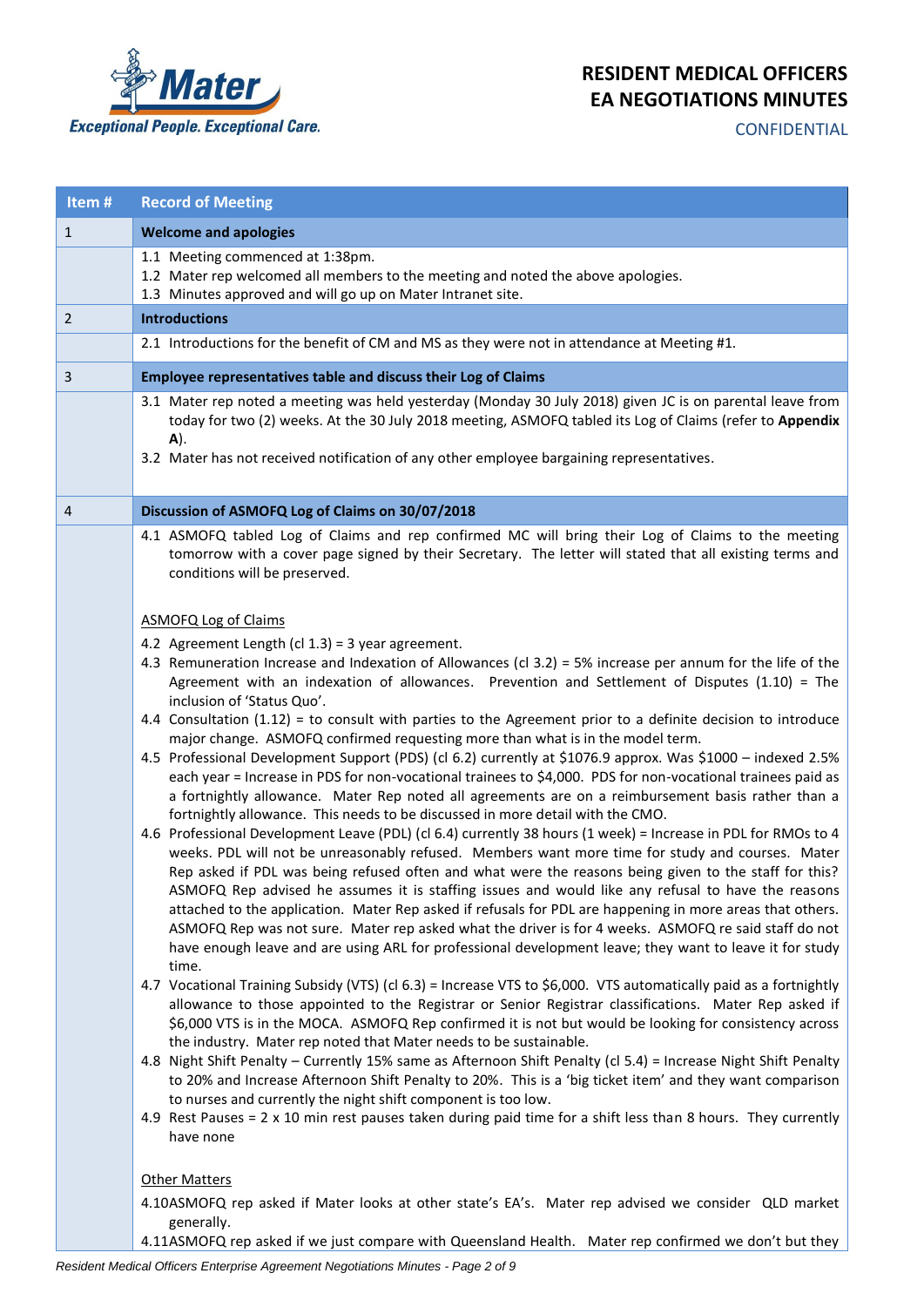

**CONFIDENTIAL** 

| Item# | <b>Record of Meeting</b>                                                                                                                                                                                                                                                                                                                                                                                                          |
|-------|-----------------------------------------------------------------------------------------------------------------------------------------------------------------------------------------------------------------------------------------------------------------------------------------------------------------------------------------------------------------------------------------------------------------------------------|
|       | are just one of the market comparisons we make, but particularly relevant for RMOs.<br>4.12ASMOFQ stated Ramsey have arrangements. Mater rep confirmed they are on contracts though.<br>4.13ASMOFQ asked how long negotiations will take. Mater rep advised as soon as possible but we need to<br>ensure we are dealing with matter appropriately.                                                                                |
|       | 4.14                                                                                                                                                                                                                                                                                                                                                                                                                              |
| 5     | Mater table and discuss its Log of Claims                                                                                                                                                                                                                                                                                                                                                                                         |
|       | 5.1 Mater rep confirmed Group Chief Financial Officer will attend next meeting to provide financial context<br>and overview.                                                                                                                                                                                                                                                                                                      |
|       | 5.2 Mater rep tabled Mater's Log of Claims (refer to Appendix B).                                                                                                                                                                                                                                                                                                                                                                 |
|       | Introduction by CM                                                                                                                                                                                                                                                                                                                                                                                                                |
|       | 5.3 Mater has a contract with Queensland Health to provide public services, and is based on payment for<br>activity, which is capped, but Mater must still attend to additional payments that present. Revenue<br>arrangements in relation to the contract have therefore completely changed in recent years. This is the<br>third time an agreement has been negotiated for junior medical staff with them having a separate EA. |
|       | <b>Guiding Principles</b><br>Fundamentally, everything we do is to enable Mater Group to provide the highest quality of healthcare<br>services for the benefit of our community.                                                                                                                                                                                                                                                  |
|       | In negotiations for a new Enterprise Agreement (EA), Mater will be guided by the following principles:<br>streamlining and simplification of EA where appropriate;<br>$\bullet$<br>negotiations without prejudice and finalised as a "package";<br>$\bullet$                                                                                                                                                                      |
|       | terms and conditions of employment that:<br>$\bullet$                                                                                                                                                                                                                                                                                                                                                                             |
|       | are suitable for Mater and its employees;<br>$\circ$<br>take account of industry standards and benchmarks; and<br>$\circ$                                                                                                                                                                                                                                                                                                         |
|       | ensure Mater as an organisation has a sustainable future.<br>$\circ$                                                                                                                                                                                                                                                                                                                                                              |
|       |                                                                                                                                                                                                                                                                                                                                                                                                                                   |
|       | <b>Current Environment</b><br>Mater is a private not-for-profit organisationwhich needs to:                                                                                                                                                                                                                                                                                                                                       |
|       | provide healthcare, education and research services to the community funded via a range of<br>sources;                                                                                                                                                                                                                                                                                                                            |
|       | provide efficient and cost-effective services in a tightening health cost environment, particularly<br>٠<br>in the private health sector;                                                                                                                                                                                                                                                                                         |
|       | drive innovation and creativity by focusing on opportunities for improvement and efficiencies;<br>٠<br>and                                                                                                                                                                                                                                                                                                                        |
|       | build upon Mater's continuous focus on safety, experience, quality, efficiency and future<br>$\bullet$<br>viability.                                                                                                                                                                                                                                                                                                              |
|       | Like all healthcare services, there is a continued expectation from our funding providers to increase<br>activity and outcomes without increased funding, in other words "do more with less". The funding models<br>of health, education and research will continue to change and evolve via government, private sector and<br>community influences with an expectation of improved integration and outcomes.                     |
|       | Claims                                                                                                                                                                                                                                                                                                                                                                                                                            |
|       | Mater rep explained Mater's eight other EA's and the reasons for consistency with clauses where appropriate<br>and can provide draft clauses at next meeting.                                                                                                                                                                                                                                                                     |
|       | Mater rep outlined clauses in the Log to be simplified / updated for conciseness and easier reference by<br>1.<br>staff without change to entitlements.                                                                                                                                                                                                                                                                           |
|       | Mater rep outlined clauses in the Log proposed to be removed for conciseness and easier reference by<br>2.<br>staff, but no impact on conditions also - outlined in legislation and Mater policy.                                                                                                                                                                                                                                 |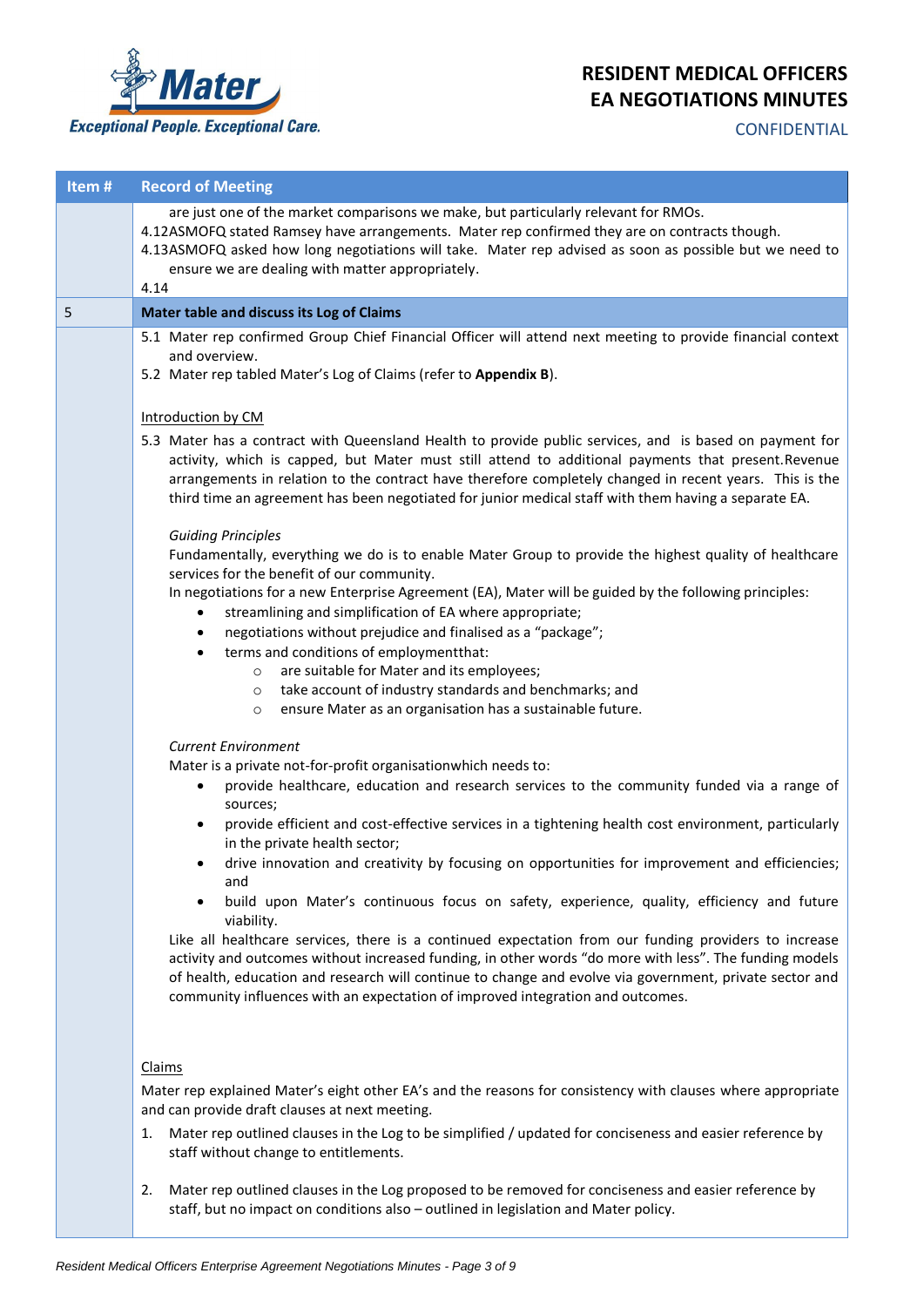

## **CONFIDENTIAL**

## **Item # Record of Meeting**

3. Remove clauses that are better placed in Mater policy framework where appropriate (eg. Salary Sacrificing clause as unnecessary (cl 3.3) – Mater makes sure we provide in our recruitment process the information salary sacrificing).

## Part 1 – Preliminary Matters

- 4. Renewal or Replacement Agreement (cl 1.4.1) Confirmed negotiations need to be efficient. It has been made clear from Executive the goal is to be more efficient. The goal is to commence negotiations earlier. So therefore is it necessary to include this clause?
- 5. Review Mater Medical Officers' Consultative Group clause (cl 1.13) Noted feedback is that it is hard to get people involved and attend these.

## Part 2 – Basis of Employment

6. Notice of Termination of Employment (cl 2.5) - Withholding monies when notice not provided by employee.

## Part 3 – Wages and Salary Related Matters

- 7. A fair and sustainable wage increase (cl 3.2) Noted Claim from ASMOFQ's log and confirmed EA negotiated as a package and dependent on other matters.
- 8. Clarify Classification Structure, Appointments, Increments and Progression (cl 3.4) looking at clarify or adding additional classifications if necessary – still under consideration.

## Part 4 – Leave

- 9. Review Parental Leave clause (cl 4.2)
- 10. Review Maternity and Adoption Leave at half pay option (cl 4.3) need to adjust wording of clause to align with NES about accruing leave at half pay
- 11. Review Long Service Leave at half pay option (cl 4.4) as above.
- 12. Review Annual Leave clause (cl 4.5) Slight rewording to make clearer to read.
- 13. Clarify Cashing out of Annual Leave clause to ensure leave has previously been accessed (cl 4.7) Include pre- condition that employee has taken at least 2 weeks in the previous year – ensure staff are having a break as intended.

ASMOFQ rep noted there is more of a concern around employees not being able to take their leave and applications not being approved.

- 14. Review Direction to take Annual Leave clause and remaining balance after direction given (cl 4.9) After the direction, have 8 weeks leave balance left. Currently, 2 years accrual is minimum balance. As RMOs have 5 weeks minimum ARL, Mater not seeking 6 weeks balance as per modern award, but more appropriate for it to be 8 weeks – if remains as 2 years accrual, then after direction, immediately accruing excessive leave again.
- 15. Include clause regarding Annual Leave during planned closure periods

CM explained as part of QH contract, the Qld Govt pays for a fixed amount of health services/activity from Mater. If Mater perform too much work relative to the revenue received, then Mater working at a loss. Therefore, to manage this, Mater needs to pause activity at periods like Christmas and Easter otherwise public work performed for no revenue. Various areas stay fully functional but in some clinics and in elective surgery Mater reduces activity/patient. Therefore these are times (ie. aligning with when employees tend to take leave anyway) that employees may be expected to take leave.

16. Review timeframes/occasions employee is required to provide supporting evidence for Personal Leave (cl 4.11.2) – If Personal Leave is taken for more than 2 days evidence is required. Consistent with other Mater EAs, propose to include evidence requirement also for either side of a leave day, Public Holiday etc.

Review Public Holidays clause in relation to employees not rostered to work on a public holiday (cl 4.13) – The current process is confusing in terms of when people are rostered and how that occurs. Part 5 – Hours of Work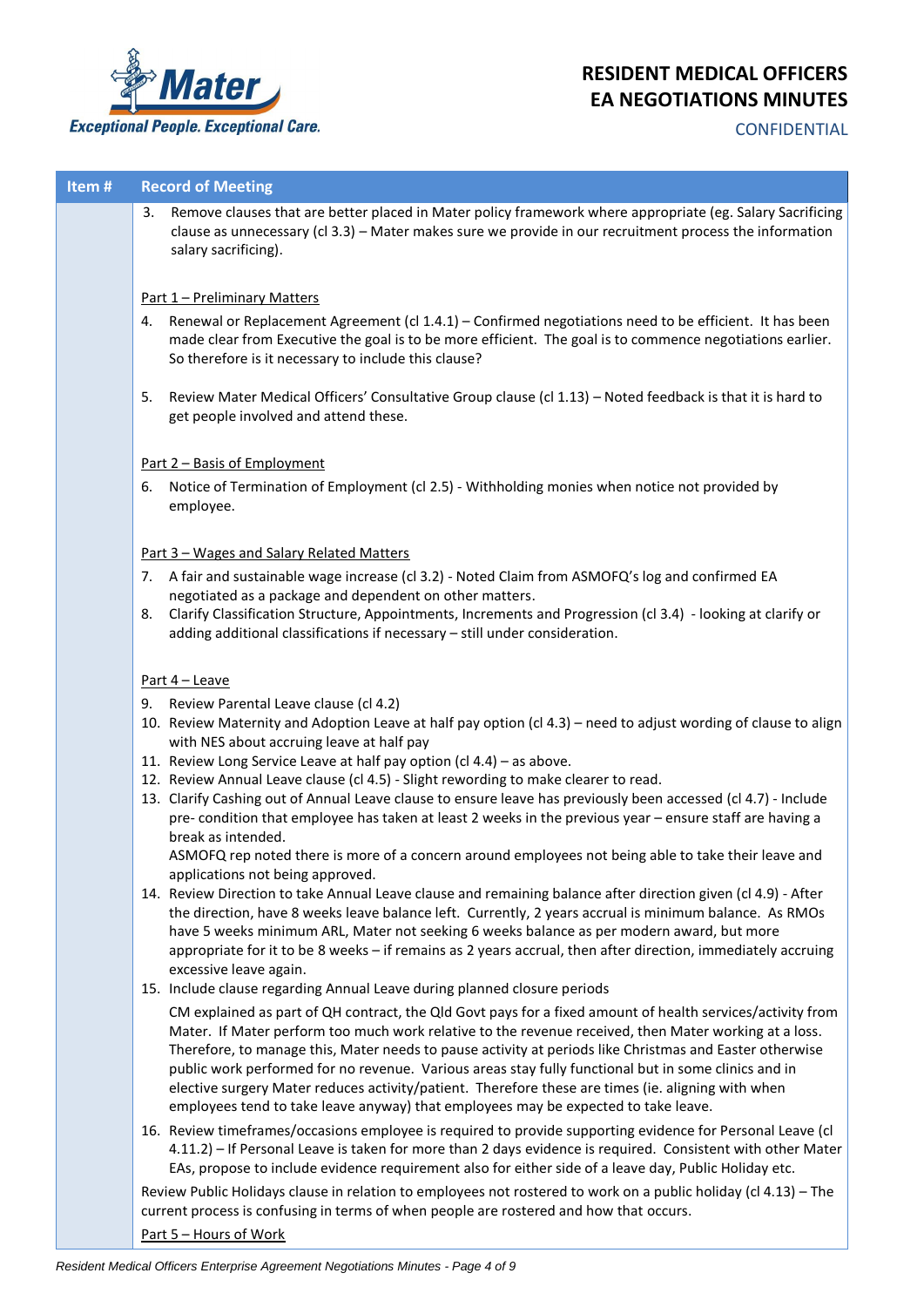

## **CONFIDENTIAL**

| Item#          | <b>Record of Meeting</b>                                                                                                                                                                                                                                                                                |
|----------------|---------------------------------------------------------------------------------------------------------------------------------------------------------------------------------------------------------------------------------------------------------------------------------------------------------|
|                | 17. Review Averaging Arrangements clause (cl 5.3) - The current arrangement is over 12 weeks and we want<br>to look at reviewing that and how that works to allow for flexibility.                                                                                                                      |
|                | 18. Rosters clause re ADOs (cl 5.5) - related to accumulation and access.                                                                                                                                                                                                                               |
|                | Part 6 - Professional Support                                                                                                                                                                                                                                                                           |
|                | 19. Clarify Access to Training Courses clause (cl 6.5) - training required by Mater, rather than specific courses                                                                                                                                                                                       |
|                | Part 11 - Fatigue Related Matters                                                                                                                                                                                                                                                                       |
|                | 20. Review 10 Hour Break for Medical Officers clause (cl 11.4) - consistency with other Mater EAs.                                                                                                                                                                                                      |
|                | Part 12 - Travelling and Working Away from Usual Place of Work                                                                                                                                                                                                                                          |
|                | 21. Review primary place of work clause (cl 12.2) - CM noted Mater have some junior Dr's at Springfield.<br>Speciality training organisations have requested this. Mater works with specialities and consultants so<br>that Dr's can be trained at Springfield also. The Western Corridor is expanding. |
|                | Part 16 - Union Related Matters                                                                                                                                                                                                                                                                         |
|                | 22. Clarify wording (cl 16.3) - to have consistency regarding delegates getting confirmation from their                                                                                                                                                                                                 |
|                | manager.                                                                                                                                                                                                                                                                                                |
|                | ASMOFQ noted they do not want delegates to be unreasonably refused.                                                                                                                                                                                                                                     |
|                | Part 18 - No Extra Claims                                                                                                                                                                                                                                                                               |
|                | 3.<br>Review wording (cl 18.2)                                                                                                                                                                                                                                                                          |
| 6              | Mater preliminary response to Employee Log of Claims items (if any)                                                                                                                                                                                                                                     |
|                | 6.1 N/A                                                                                                                                                                                                                                                                                                 |
| $\overline{7}$ | Employees' preliminary response to Mater Log of Claims items (if any)                                                                                                                                                                                                                                   |
|                | 7.1 N/A                                                                                                                                                                                                                                                                                                 |
| 8              | <b>Close and confirm next meeting</b>                                                                                                                                                                                                                                                                   |
|                | 8.1 Mater rep noted Agenda, Minutes and Draft EA (including Mater proposed clauses) to be circulated the<br>Thursday before the next meeting (Tuesday). Confirmed colour coding process of the Draft EA and that it<br>is updated after each meeting.                                                   |
|                | 8.2 CMe to include MS in the meeting request as well as Rachael Gilbert in the Agenda.                                                                                                                                                                                                                  |
|                | 8.3 Mater rep noted Draft EA is confidential and not to be circulated.<br>8.4 Mater rep noted next meeting is scheduled for Tuesday 14 August 2018 from 2:00-3:30pm.                                                                                                                                    |
|                | 8.5 Meeting closed at 2:29pm.                                                                                                                                                                                                                                                                           |

# **Summary of Items/Actions Scheduled for Discussion at Future Meetings**

| Due Date      | ltem.                                                                                  | <b>Who</b> |
|---------------|----------------------------------------------------------------------------------------|------------|
| 9 August 2018 | Distribution of EA Working Draft with proposed clauses for discussion at next meeting. | Mater      |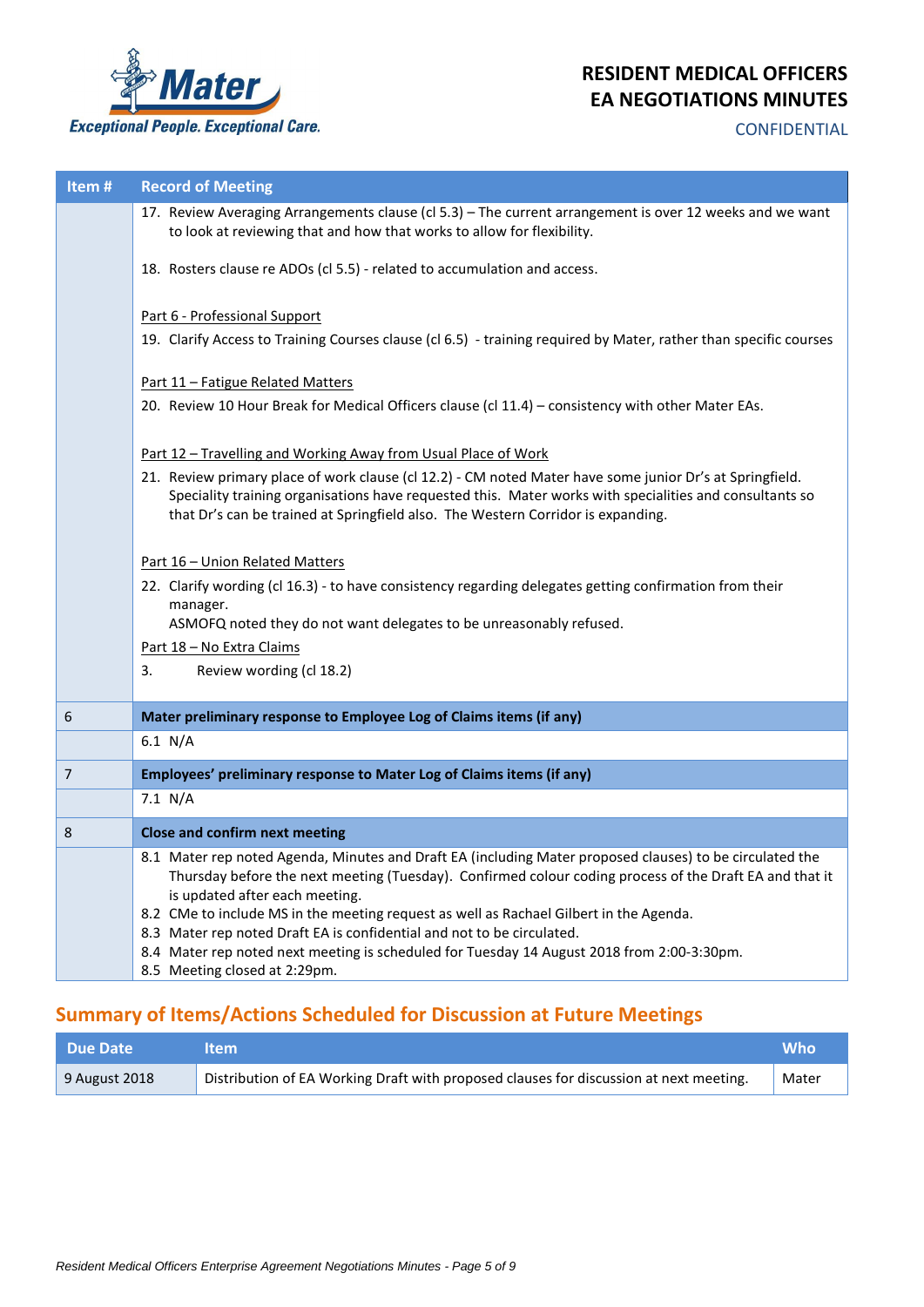

| No.          | Item                                                                                                                    | RMO / ASMOF QB Claims                                                                                                                                            |
|--------------|-------------------------------------------------------------------------------------------------------------------------|------------------------------------------------------------------------------------------------------------------------------------------------------------------|
| 1.           | Agreement Length (1.3)                                                                                                  | 3 year agreement.                                                                                                                                                |
| $\mathbf{2}$ | Remuneration Increase and<br>Indexation of Allowances (3.2)                                                             | 5% - increase per year for the life of the Agreement.<br>*Indexation of Allowances                                                                               |
| 3.           | Prevention and Settlement of<br>Disputes (1.10)                                                                         | The inclusion of "Status Quo".                                                                                                                                   |
| 4.           | Consultation (1.12)                                                                                                     | To consult with parties to the Agreement prior to a definite<br>decision to introduce major change.                                                              |
| 5.           | Professional Development<br>Support (PDS) (6.2)<br>Currently \$1076.9 approx.<br>Was \$1000 - indexed 2.5% each<br>year | Increase in PDS for non-vocational trainees to \$4,000.<br>PDS for non-vocational trainees paid as a fortnightly<br>allowance.                                   |
| 6.           | Professional Development Leave<br>(PDL) (6.4)<br>Currently 38 hrs (1 week)<br>Professional Development Leave<br>(PDL)   | Increase in PDL for RMOs to 4 weeks.<br>PDL will not to be unreasonably refused.                                                                                 |
| 7.           | Vocational Training Subsidy (VTS)<br>(6.3)<br>\$2500 as at 1 July 2017                                                  | Increase in VTS to \$6000.<br>VTS automatically paid as a fortnightly allowance to those<br>appointed to the Registrars or Senior Registrars<br>classifications. |
| 8.           | Night Shift Penalty<br>Currently 15% same as Afternoon<br>shift Penalty (5.4)                                           | Increase Night Shift Penalty to 20%<br>Increase Afternoon Shift Penalty to 20%                                                                                   |
| 9.           | <b>Rest Pauses</b>                                                                                                      | 2 x 10 min rest pauses taken during paid time for a shift<br>less than 8 hours.                                                                                  |

 $\frac{1}{\sqrt{1-\frac{1}{2}}}\times\frac{1}{2}$  $\mathcal{N}^{(A^{\mathcal{A}})}$  . **HAIRS** Ÿ, 88 L'Estrange Terrace<br>Kelvin Grove Qld 4059 PO Box 123<br>Red Hill Qld 4059 Phone: (07) 3872 2222<br>Fax: (07) 3856 4727 www.asmofq.org.au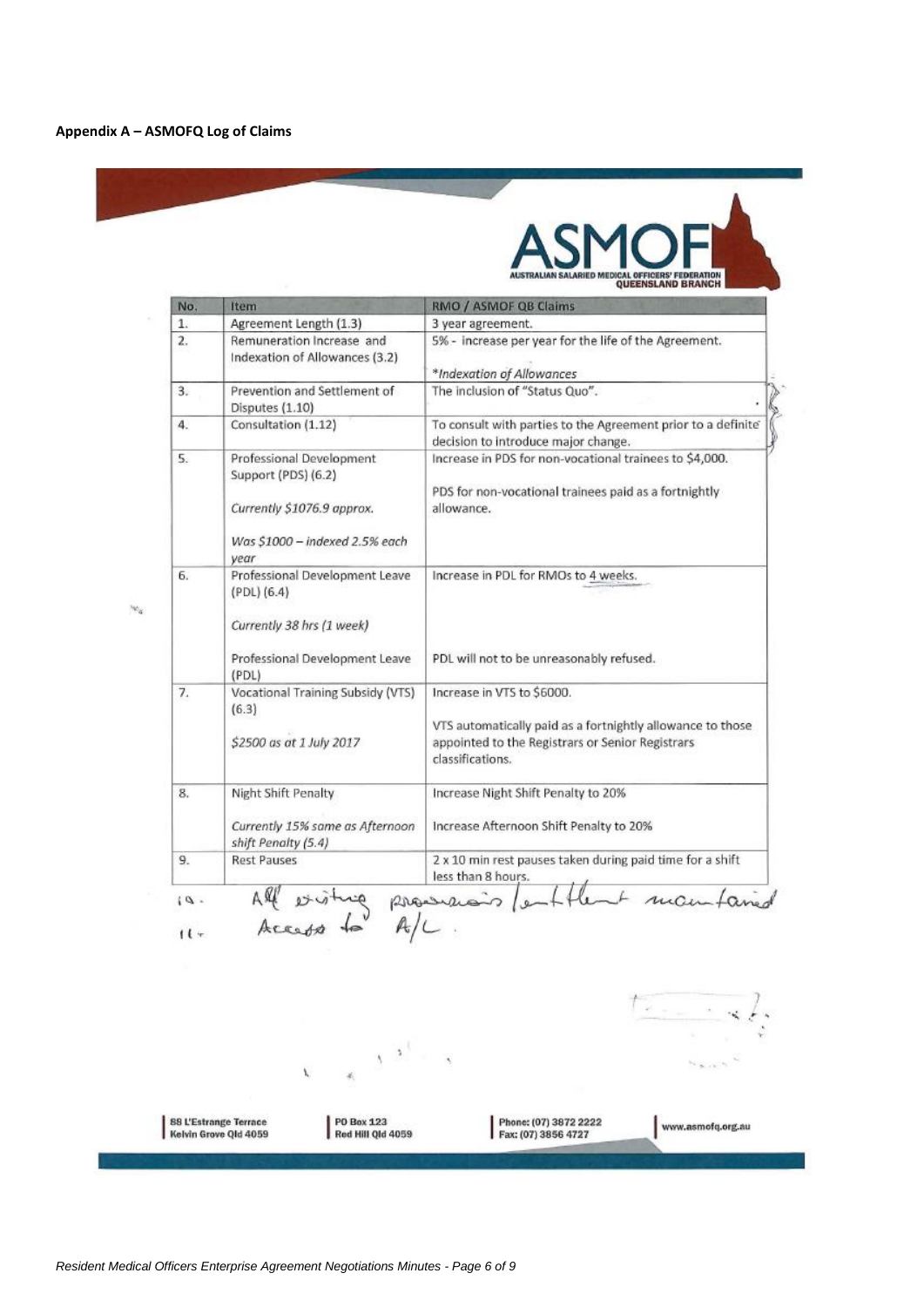### Appendix B - Mater Log of Claims



## Mater Resident Medical Officers Enterprise Agreement Negotiations

MATER LOG OF CLAIMS - 17 July 2018

#### **INTRODUCTION**

#### **Guiding Principles**

Fundamentally, everything we do is to enable Mater Group to provide the highest quality of healthcare services for the benefit of our community.

In negotiations for a new Enterprise Agreement (EA), Mater will be guided by the following principles:

- The streamlining and simplification of the contents of the EA where appropriate;  $\ddot{\phantom{0}}$
- A commitment that negotiations will be without prejudice and finalised as a "package";
- Mater aims to provide staff with terms and conditions of employment that are sustainable and consistent with the strategic directions of the organisation and that:
	- are suitable for Mater and its employees:  $\alpha$
	- take account of industry standards and benchmarks; and  $\alpha$
	- ensure Mater as an organisation has a sustainable future.  $\sim$

#### **Current Environment**

Mater is a private not-for-profit organisation currently operating in an environment in which the business needs to:

- provide healthcare, education and research services to the community funded via a range of sources;
- provide efficient and cost-effective services in a tightening health cost environment, particularly in the private health sector;
- drive innovation and creativity by focusing on opportunities for improvement and efficiencies; and
- build upon Mater's continuous focus on safety, experience, quality, efficiency and future viability.

Like all healthcare services, there is a continued expectation from our funding providers to increase activity and outcomes without increased funding, in other words "do more with less". The funding models of health, education and research will continue to change and evolve viagovernment, privates ector and community influences with an expectation of improved integration and outcomes.

 $\mathbf{1}$ 

#### Negotiation Objectives

Mater is seeking to negotiate an outcome that supports its strategic objectives, including:

- providing fair market remuneration;
- maximising quality outcomes whilst managing costs; and
- optimising resources.

Mater Resident Medical Officers Enterprise Agreement Mater Log of Claims - Without Prejudice

17 July 2018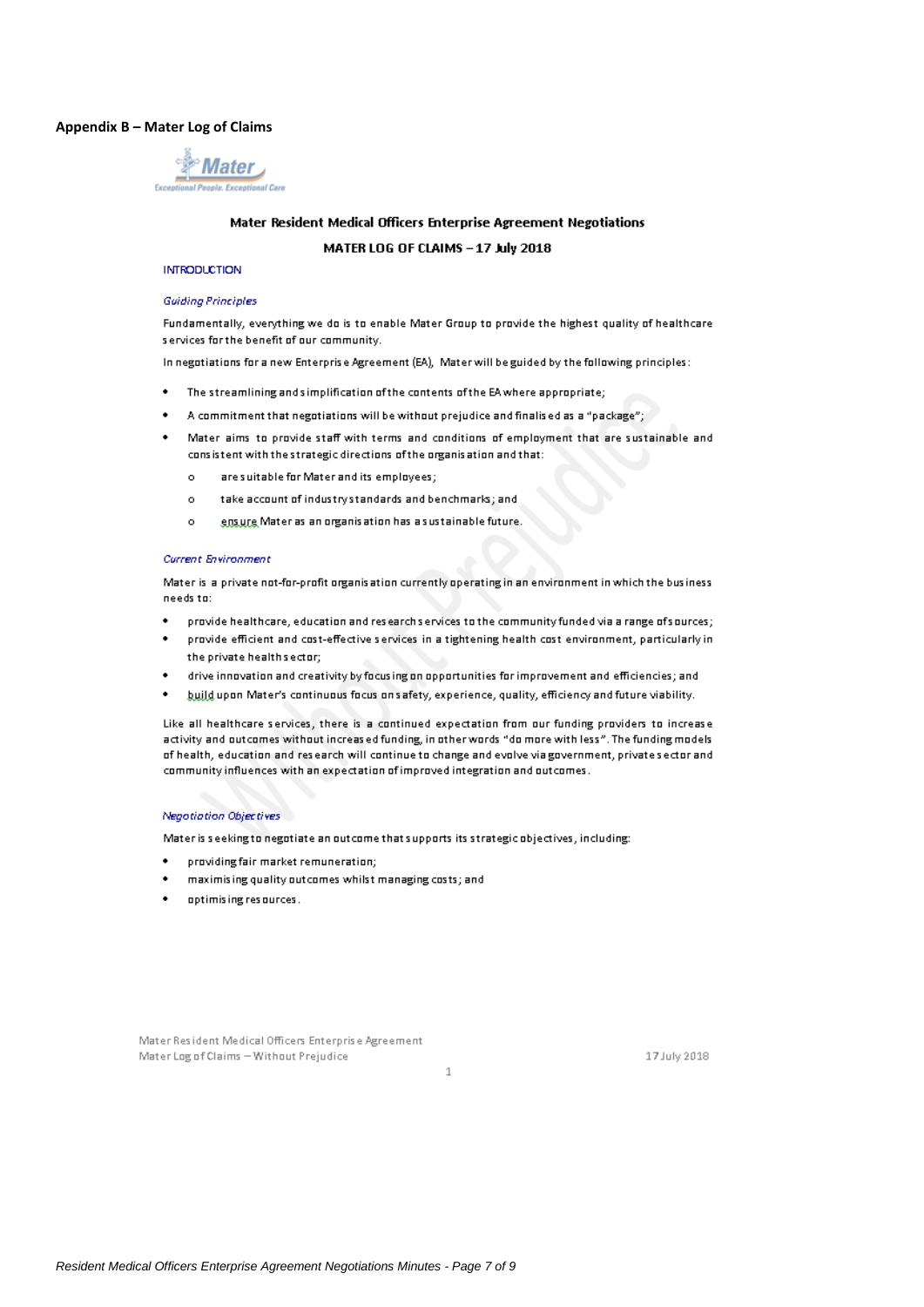

## **CLAIMS**

 $\overline{a}$ .

## **GENERAL ISSUES**

- 1. Simplify / update clauses for conciseness and easier reference by staff without change to entitlements.
	- $\overline{a}$ . Title (1.1.1)
	- Date and period of operation (1.3.1) Ъ.
	- Relationships with Awards, Agreements and Other Conditions (1.5) c.
	- d. Coverage (1.6)
	- Objectives of the Agreement (1.7) ė.
	- $\mathbf{f}$ Posting of the Agreement (1.8)
	- Definitions (1.9) , 모
	- i. Mater, Mater Policy, Shift Worker
	- h. Mandatory Terms (1.10, 1.11 and 1.12)
- 2. Remove clauses for conciseness and easier reference by staff.
	- Unnecessary definitions (1.7)
	- i. Approval, Parties
	- Workplace Bullying as legislative obligations apply (Part 14) h.
	- Equity Considerations as legislative obligations apply (Part 15) c.
- Remove clauses that are better placed in Mater policy framework.  $\mathbf{B}$ 
	- Salary Sacrificing clause as unnecess ary (3.3)  $\overline{a}$ .

## **PART 1 - PRELIMINARY MATTERS**

- 4. Renewal or Replacement Agreement (1.4.1)
- 5. Review Mater Medical Officers' Consultative Group (1.13)

#### **PART 2-BASIS OF EMPLOYMENT**

- Notice of Termination of Employment (2.5) 6.
	- Withholding monies when notice not provided by employee.  $\overline{a}$ .

### PART 3-WAGES AND SALARY RELATED MATTERS

- 7. A fair and sustainable wage increase (3.2)
- Clarify Classification Structure, Appointments, Increments and Progression (3.4) 8.

### PART 4 - LEAVE

- 9. Review Parental Leave clause (4.2)
- 10. Review Maternity and Adoption Leave at half pay option (4.3)
- 11. Review Long Service Leave at half pay option (4.4)
- 12. Review Annual Leave clause (4.5)
- 13. Clarify Cashing out of Annual Leave clause to ensure leave has previously been accessed (4.7)
- 14. Review Direction to take Annual Leave clause and remaining balance after direction given (4.9)
- 15. Include clause regarding Annual Leave during planned closure periods
- 16. Review timeframes/occasions employee is required to provide supporting evidence for Personal Leave (4.11.2)
- 17. Review Public Holidays clause in relation to employees not rostered to work on a public holiday  $(4.13)$

 $\bar{2}$ 

Mater Resident Medical Officers Enterprise Agreement Mater Log of Claims - Without Prejudice

17 July 2018